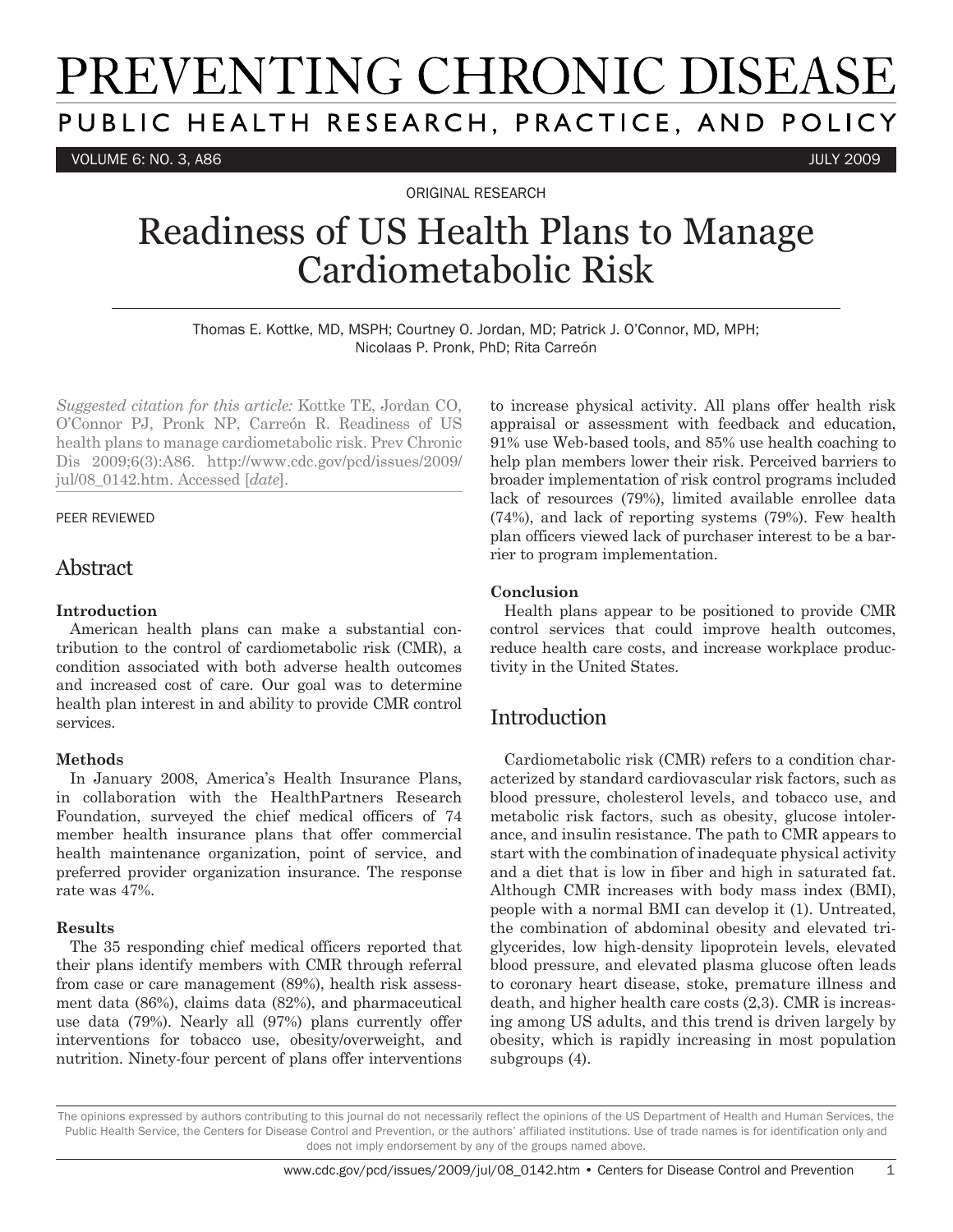Physical, social, and economic environments can affect CMR because they promote or hinder participation in physical activity and adoption of healthy eating habits (5). Some experimental evidence demonstrates that increasing physical activity levels and improving nutrition often reduces CMR independent of weight loss (6-8). Health plans can support changes in nutrition, physical activity, and weight, which should be the primary focus of interventions that prevent and reduce CMR.

We surveyed medical leaders of health plans to assess whether they have the capability and motivation to provide health management services to people and communities to prevent and reduce CMR. The United States Preventive Services Task Force (USPSTF) concluded that evidence is insufficient to recommend for or against routine behavioral counseling to promote either physical activity or a healthy diet for unselected patients in primary care settings (9,10). However, an expert panel convened by the National Business Coalition on Health and the Centers for Disease Control and Prevention concluded that health risk assessment or appraisal (HRA) with feedback and health education shows "strong evidence of effectiveness in improving 1 or more health behaviors or conditions in populations of workers" (11). Although additional intervention components are beneficial, they are not necessary for efficacy.

In addition to efficacy, HRA has the advantage of flexibility because it does not need to be delivered in the doctor's office. When sponsored by employers and delivered either over the Internet or at the work site, HRA can reach groups — for example, young adult men — who visit a physician only when ill or injured. Health management services based on HRA with feedback and additional services can generate a favorable return on investment for employers (12-17).

Two critical components of any intervention program are the proportion of people in the population that the program reaches and the frequency at which the program engages participants. Because most Americans work or live with someone who does and because an even higher proportion have some type of health insurance, health plans, working with employers, have an opportunity to systematically reach a large proportion of the population with tailored health management services (18). We describe the types of services that health plans offer and discuss the capability of health plans to assume a leadership role in providing health management services to adults.

## Methods

The sample for this survey was drawn from health insurance plans in the United States that were members of America's Health Insurance Plans (AHIP) as of November 15, 2007. Eligible health plans were identified from the AHIP member organization database. Eligibility requirements were 1) being an AHIP member health insurance plan that offered health maintenance organization (HMO), point-of-service (POS), or preferred provider organization (PPO) services and 2) having a combined enrollment of 50,000 members or more. Plans that did not provide commercial HMO, POS, or PPO health insurance products; leased network PPOs; subsidiary commercial plans; and plans with a combined commercial HMO, POS, or PPO enrollment of less than 50,000 were excluded. Leased network PPOs were excluded because they are typically used by self-funded employers who are seeking only discounted access to a provider network and are unlikely to provide health management or disease management services. Subsidiary commercial plans were excluded because employees of their parent companies were asked to answer on their behalf. Plans with fewer than 50,000 members were excluded because their disease and care management programs are often less developed than those of mediumsized and large health plans, and they are unlikely to have enough staff to respond to the industry surveys. These small plans make up only 0.9% of the aggregate HMO, POS, and PPO enrollment (19). According to calculations from tables in *AIS's Directory of Health Plans: 2007* (19), AHIP member health plans accounted for 90% of the total enrollment in the HMO/POS/PPO market.

The initial survey sample was 76 health insurance plans. In January 2008, the chief medical officers of each health plan were asked to either complete the survey or designate appropriate staff to the task. Two plans were excluded during the fielding of the survey because respondents indicated that their health plans did not meet the survey selection criteria. The final survey sample frame was 74 health insurance plans.

Medical officers from 35 health plans responded to the survey. Twenty health plans were HMOs, 8 were PPOs, and 2 were POS plans (Table). Two plans offered all 3 types of coverage and 3 plans offered 2 types of coverage. Total enrollment in the 35 health plans was approximately 47 million, and average enrollment was 1.3 million. The survey protocol was reviewed and approved

The opinions expressed by authors contributing to this journal do not necessarily reflect the opinions of the US Department of Health and Human Services, the Public Health Service, the Centers for Disease Control and Prevention, or the authors' affiliated institutions. Use of trade names is for identification only and does not imply endorsement by any of the groups named above.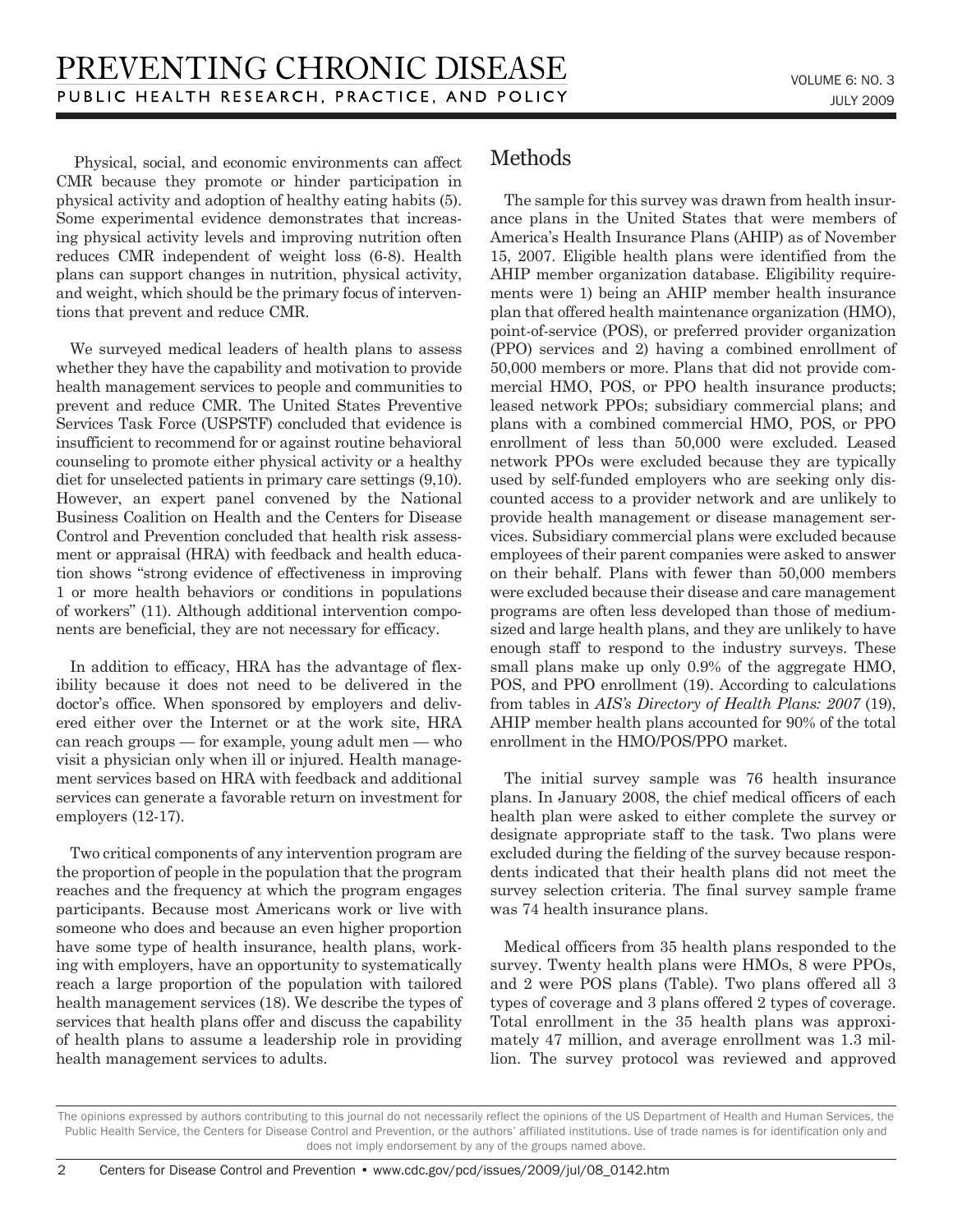by the institutional review board of the HealthPartners Research Foundation.

## Results

#### Identifying CMR

Eighty percent of responding health plans reported that they identified members with elevated CMR. The methods used most frequently included referral from case or care management (89%), HRA data (86%), claims data (82%), and pharmacy use data (79%). However, medical officers of more than 70% of the plans also reported that they use provider referral to identify members with elevated CMR. Data from enrollment forms are rarely used.

#### Intervention programs

More than 80% of medical officers of health plans reported that they address CMR among their enrollees as part of both a wellness/prevention domain and as part of a chronic care management domain. Nearly two-thirds of the plans reported that they also address CMR as part of a management or treatment domain.

Nearly all plans reported that they offer wellness, health promotion, or prevention programs to members for tobacco use, obesity/overweight, nutrition, and physical activity (Figure 1). Although fewer health plans offer these services to employers, the rank order of the frequency with which the services are offered is approximately the same. The pattern for programs offered to clinicians was different from the pattern offered to members. Programs most frequently offered to clinicians address cholesterol control, hypertension, tobacco use, and high triglycerides.

Nearly all of the plans address nutrition, cholesterol control, hypertension, tobacco use, physical activity, and obesity/overweight as part of their existing diabetes and cardiovascular disease chronic care programs. Approximately half of the plans address CMR as part of obesity programs. The proportions were lower for cancer, asthma, and chronic obstructive lung disease programs.

Medical officers of responding health plans reported using multiple strategies to assist enrollees in managing elevated CMR (Figure 2). All health plans use feedback from HRA, and nearly all plans provide Web-based tools



Figure 1. Percentage of health insurance plans with wellness, health promotion, or prevention programs/activities for members, employers, clinicians, and communities, by program type, 35 members of America's Health Insurance Plans, United States, January 2008.



Figure 2. Percentage of health insurance plans that use strategies to help enrollees manage cardiometabolic risk and percentage of health insurance plans that rank the strategy as among the 3 most effective, by strategy, 35 members of America's Health Insurance Plans, United States, January 2008.

and resources, patient educational materials/brochures, and referrals to case management/chronic care programs that their enrollees can access. Strategies most frequently named as among the 3 most effective in helping enrollees manage CMR were health coaching, feedback from HRA, referral to case management, and incentives. Although they were not perceived to be the most effective strategies, health plans also frequently reported using tobacco use

The opinions expressed by authors contributing to this journal do not necessarily reflect the opinions of the US Department of Health and Human Services, the Public Health Service, the Centers for Disease Control and Prevention, or the authors' affiliated institutions. Use of trade names is for identification only and does not imply endorsement by any of the groups named above.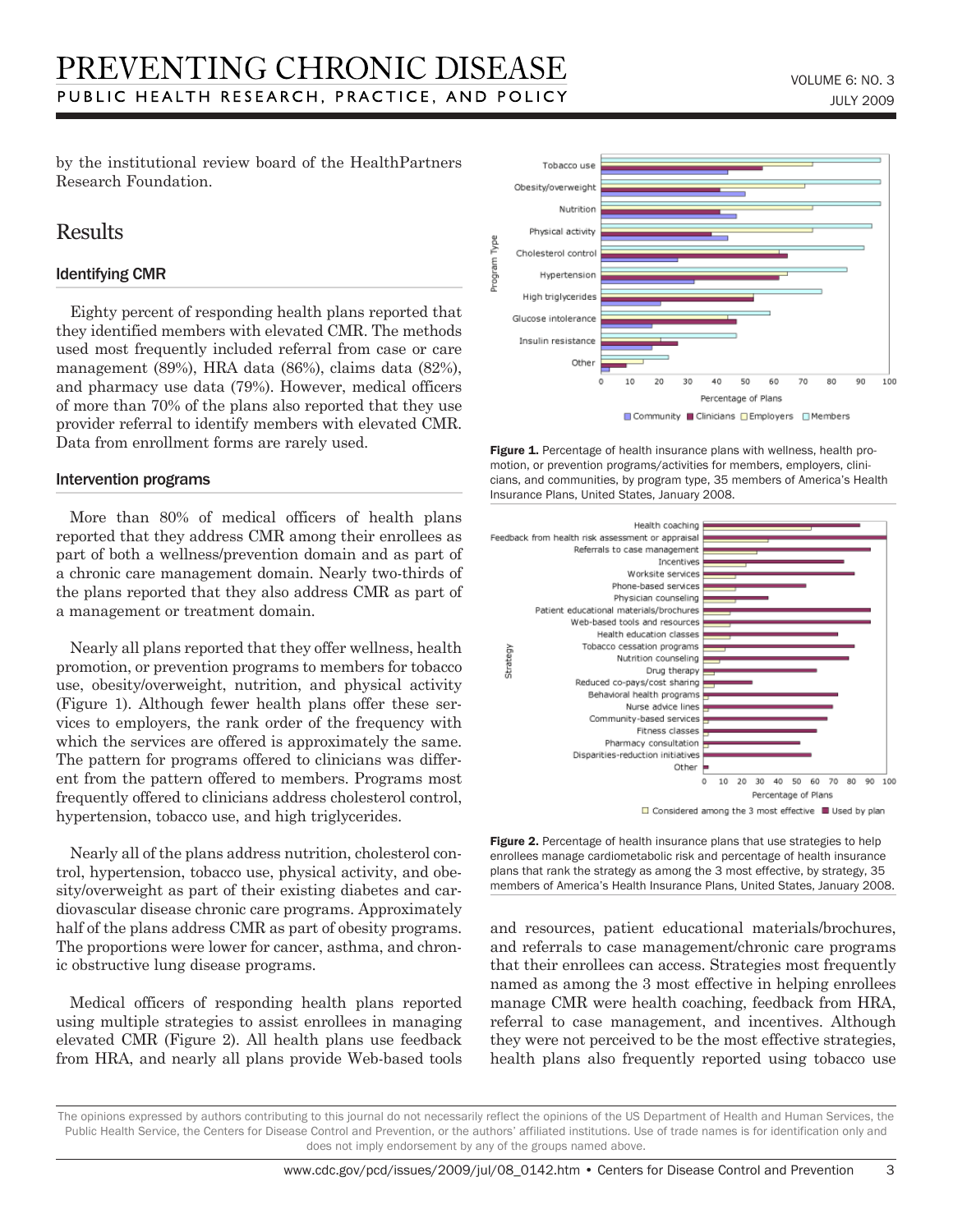cessation programs, work site services (eg, health education classes, cafeteria assessments, weight management programs), and nutrition counseling.

#### Clinician support

The 5 strategies that health plans reported using most frequently to assist clinicians to evaluate and manage CMR were evidence-based guidelines, feedback to providers (eg, physician reports, provider profiling), care coordination, pay for performance, and pharmacy programs (Figure 3). Most frequently reported among the 3 most effective strategies were the use of evidence-based guidelines, feedback to providers, and pay for performance programs. Although they were not perceived as the most effective strategies, health plans also frequently reported using the following strategies/interventions to assist clinicians to evaluate and manage CMR: consultation/referral to tobacco use cessation services, patient educational materials at provider offices, and information technology tools to providers.

#### Use of guidelines

More than 80% of medical officers of health plans cited the National Cholesterol Education Program Adult Treatment Panel III (NCEP-ATP III), USPSTF recommendation, and the Seventh Report of the Joint National Committee on Prevention, Detection, Evaluation, and Treatment of High Blood Pressure as guidelines that they use to identify, manage, or treat enrollees with elevated CMR. Approximately half of the health plan medical officers also reported using other guidelines. Other guidelines that were used included those developed by the National Institutes of Health, United States Public Health Service, American Heart Association, and American Diabetes Association, as well as guidelines developed by regional and local groups. Health plan medical officers reported infrequently using international, European, and subspecialty guidelines to identify, manage, or treat enrollees with CMR.

#### Risk assessment tools

Approximately half of the health plans advocated a risk assessment tool to members or clinicians. When a risk calculator was advocated, it was approximately equally likely to be the NCEP tool or the Framingham risk calculator. Risk calculators that included CMR factors, for example



Figure 3. Percentage of health insurance plans that use strategies to assist clinicians evaluate and manage enrollees' cardiometabolic risk and percentage of health insurance plans that rank the strategy among the 3 most effective, by strategy, 35 members of America's Health Insurance Plans, United States, January 2008.

Diabetes PHD (Personal Health Decisions), Reynolds Risk Score, and the PROCAM (Prospective Cardiovascular Münster) score, were recommended infrequently or not at all to members, clinicians, or employers. Approximately one-third of health plans recommended 1 or more of the risk assessment tools to address CMR.

#### Barriers to implementation

Medical officers of health plans most frequently reported shortage of resources, lack of reporting systems, and lack of enrollee-level data as barriers that they face in addressing CMR (Figure 4). These same 3 barriers were reported to be among the top 3 barriers to implementation. Although they were not identified as being the most important barriers, lack of patient adherence to medication regimen, lack of physician time to counsel and educate patients, lack of enrollee interest, and poor or unknown return on investment were frequently cited by health plans.

#### Plans for the future

Regarding plans to address CMR, medical officers of 57% of health plans reported that they are planning to expand their activities in the next 2 years, 29% reported being unsure of their plans, and the remaining 14% indicated that they have no plans to expand activities in this area.

The opinions expressed by authors contributing to this journal do not necessarily reflect the opinions of the US Department of Health and Human Services, the Public Health Service, the Centers for Disease Control and Prevention, or the authors' affiliated institutions. Use of trade names is for identification only and does not imply endorsement by any of the groups named above.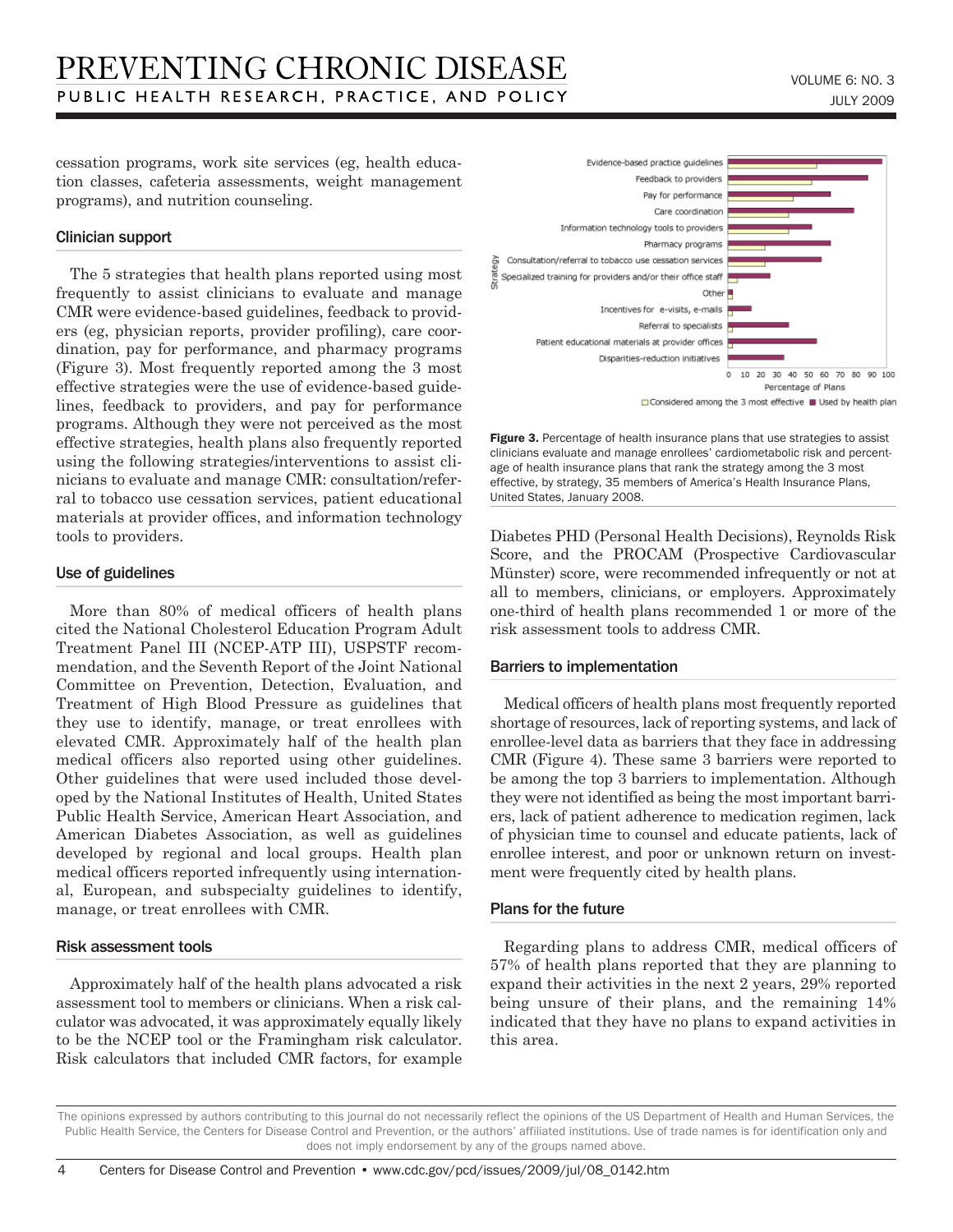

Figure 4. Percentage of health insurance plans that face barriers to addressing cardiometabolic risk and percentage of health insurance plans that rank the barrier among the top 3, by barrier, 35 members of America's Health Insurance Plans, United States, January 2008.

## Discussion

Many factors limit the interpretation of these data. The survey response rate of 47% may have resulted from the possibility that responding medical officers were more likely than nonresponding medical officers to represent health plans that have active programs to manage CMR. Therefore, the data presented here may represent a bestcase scenario, and the true activity levels of all plans may be substantially lower than those that may be inferred from the survey results. Furthermore, all data were selfreported, and no attempt was made to verify the responses from medical officers of the health plans. However, the medical officers who responded to the survey have the training and clinical insight to understand the concept of CMR and accurately respond to the survey questions. A search of PubMed failed to reveal results of similar surveys of health plans.

A notable finding is that health plans address traditional cardiovascular risk factors more aggressively than they do CMR. Therefore, much less attention is given to the CMR components of insulin resistance, glucose intolerance, and high triglycerides than it is to blood pressure control, control of low-density lipoprotein cholesterol, or interventions to increase physical activity and improve nutrition. Fortunately, by addressing poor nutrition and inadequate physical activity, health plans are addressing the root causes of CMR. People who are physically active and eat a diet high in fiber and low in saturated fat are less likely than those who are inactive and have a poor diet to develop high triglycerides, glucose intolerance, insulin resistance, obesity, or hypertension (20,21).

Moreover, most health plans can already administer HRA, and the fact that nearly all of the health plans use the Internet to communicate with their members is a positive sign from the perspective of program delivery. HRAs and the Internet create the capability to interact frequently with a large proportion of health plan members at relatively low cost. Although the effect is modest, interventions to increase physical activity and improve diet help people achieve these goals (22-27). The same is true for certain interventions designed to help people lose weight (28).

Our results suggest 2 principal strategies that health plans can adopt to help members reduce their CMR. First, the influence of insulin resistance, glucose intolerance, obesity, and high triglycerides in creating adverse cardiovascular outcomes should be emphasized to leaders of health plans. This task is primarily an informational and educational challenge for clinical and administrative leaders.

The second strategy is to develop effective communication strategies and tools to reach people with an intervention that is strong enough to change behavior. Many adults covered by a health insurance plan work or are living with an adult who works. Therefore, the scope of HRA and similar programs includes the employer in the intervention program. For a large proportion of Americans, the work site is their major locus of social interaction. Therefore, the broader involvement of employers and work sites could reinforce attempts by people to control their CMR. Health plans are well-positioned to encourage and educate physicians and medical groups to 1) more effectively deliver both lifestyle advice and support and 2) more systematically control risk factors such as high cholesterol and high blood pressure. These strategies would allow office-based physicians to focus on illness care and clinical preventive services while still having the opportunity to reinforce the crucial behavior change message.

Our results indicate that most health plans can deliver HRA with feedback and provide Internet and telephonebased intervention services. Because most Americans either have health insurance through their employer or live with someone who is employed, creating the conditions that encourage employers to purchase CMR health

The opinions expressed by authors contributing to this journal do not necessarily reflect the opinions of the US Department of Health and Human Services, the Public Health Service, the Centers for Disease Control and Prevention, or the authors' affiliated institutions. Use of trade names is for identification only and does not imply endorsement by any of the groups named above.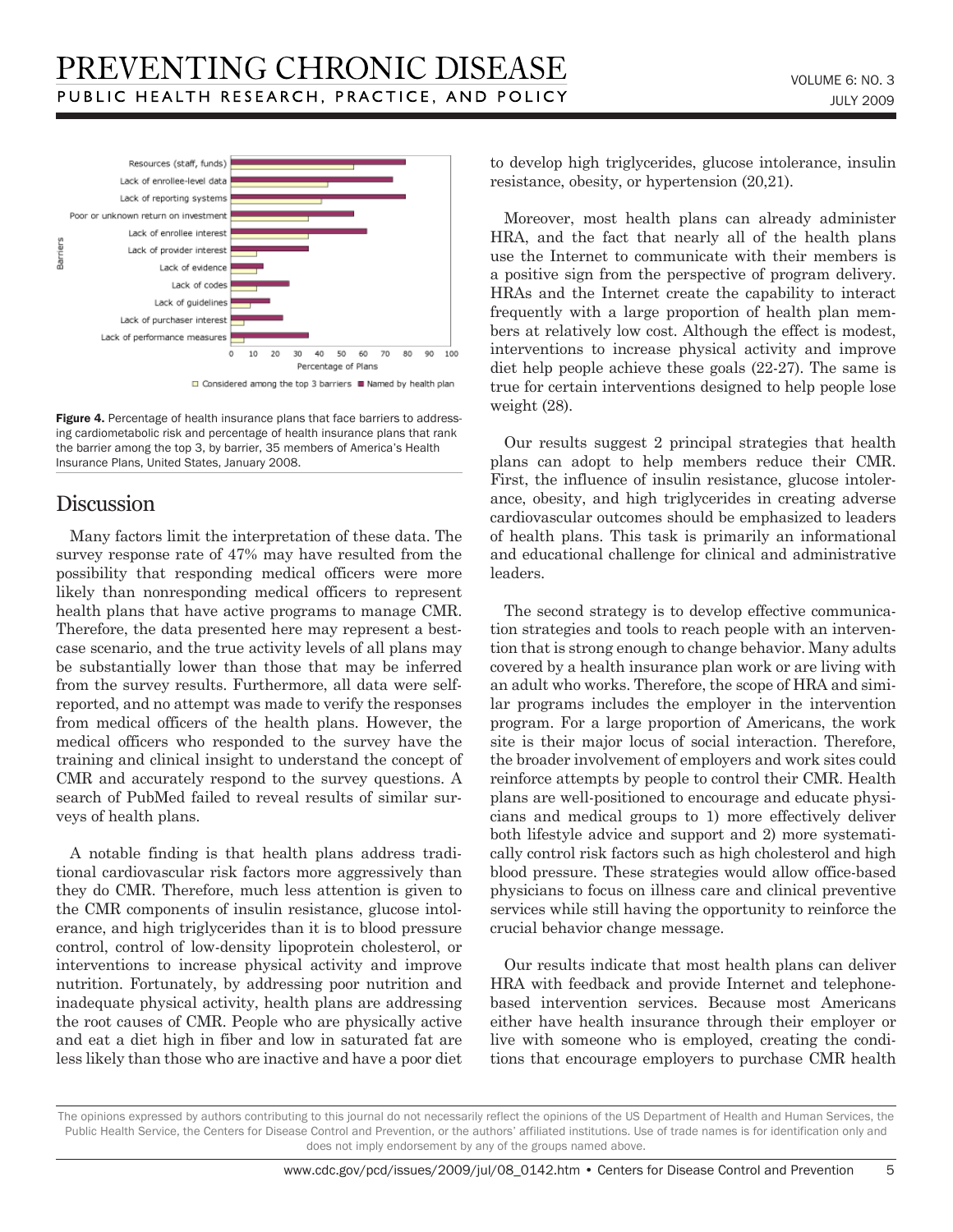management services from health plans could have a substantial effect on health outcomes, health care costs, and workplace productivity in America.

## Author Information

Corresponding Author: Thomas E. Kottke, MD, MSPH, HealthPartners Research Foundation, 8170 33rd Ave S, PO Box 1524, MS 21111R, Minneapolis, MN 55440-1524. Telephone: 612-580-0153. E-mail: Thomas.E.Kottke@ HealthPartners.com.

Author Affiliations: Courtney O. Jordan, University of Minnesota, Minneapolis, Minnesota; Patrick J. O'Connor, HealthPartners Research Foundation, Minneapolis, Minnesota; Nicolaas P. Pronk, HealthPartners Research Foundation, Minneapolis, Minnesota, and Health Behavior Group, HealthPartners, Minneapolis, Minnesota; Rita Carreón, America's Health Insurance Plans, Washington, DC.

## References

- 1. St-Onge MP, Janssen I, Heymsfield SB. Metabolic syndrome in normal-weight Americans: new definition of the metabolically obese, normal-weight individual. Diabetes Care 2004;27(9):2222-8.
- 2. American Heart Association. Heart disease and stroke statistics — 2007 update. Dallas (TX): American Heart Association; 2007.
- 3. Hogan P, Dall T, Nikolov P. Economic costs of diabetes in the US in 2002. Diabetes Care 2003;26(3):917-32.
- 4. Ford ES, Giles WH, Mokdad AH. Increasing prevalence of the metabolic syndrome among US adults. Diabetes Care 2004;27(10):2444-9.
- 5. Brownson RC, Boehmer TK, Luke DA. Declining rates of physical activity in the United States: what are the contributors? Annu Rev Public Health 2005;26:421- 43.
- 6. Pereira MA, Jacobs DR Jr, Pins JJ, Raatz SK, Gross MD, Slavin JL, et al. Effect of whole grains on insulin sensitivity in overweight hyperinsulinemic adults. Am J Clin Nutr 2002;75(5):848-55.
- 7. Appel LJ, Moore TJ, Obarzanek E, Vollmer WM, Svetkey LP, Sacks FM, et al. A clinical trial of the effects of dietary patterns on blood pressure. DASH Collaborative Research Group. N Engl J Med

1997;336(16):1117-24.

- 8. Reid CM, Dart AM, Dewar EM, Jennings GL. Interactions between the effects of exercise and weight loss on risk factors, cardiovascular haemodynamics and left ventricular structure in overweight subjects. J Hypertens 1994;12(3):291-301.
- 9. Counseling for a healthy diet, 2003. Rockville (MD): US Preventive Services Task Force.
- 10. Physical activity counseling, 2002. Rockville (MD): US Preventive Services Task Force.
- 11. NBCH purchasers' guide to health risk appraisal. Washington (DC): National Business Coalition on Health; 2007.
- 12. Goetzel RZ, Ozminkowski RJ, Bruno JA, Rutter KR, Isaac F, Wang S. The long-term impact of Johnson & Johnson's Health & Wellness Program on employee health risks. J Occup Environ Med 2002;44(5):417-24.
- 13. Ozminkowski RJ, Ling D, Goetzel RZ, Bruno JA, Rutter KR, Isaac F, et al. Long-term impact of Johnson & Johnson's Health & Wellness Program on health care utilization and expenditures. J Occup Environ Med 2002;44(1):21-9.
- 14. Goetzel RZ, Jacobson BH, Aldana SG, Vardell K, Yee L. Health care costs of worksite health promotion participants and non-participants. J Occup Environ Med 1998;40(4):341-6.
- 15. Okie S. The employer as health coach. N Engl J Med 2007;357(15):1465-9.
- 16. Ozminkowski RJ, Goetzel RZ, Smith MW, Cantor RI, Shaughnessy A, Harrison M. The impact of the Citibank, NA, health management program on changes in employee health risks over time. J Occup Environ Med 2000;42(5):502-11.
- 17. Thygeson NM, Gallagher J, Cross K, Pronk NP. Employee health at BAE Systems: an employer-health plan partnership approach. In: Pronk NP, editor. ACSM's worksite health handbook. A guide to building healthy and productive companies. 2nd edition. Champaign (IL): Human Kinetics; 2009.
- 18. Chronic disease risk factors, primary prevention of (guideline). Minneapolis (MN): Institute for Clinical Systems Improvement; 2008.
- 19. Barnor IF, Namovicz-Peat S. AIS's directory of health plans: 2007. Washington (DC): Atlantic Information Services, Inc; 2007.
- 20. Carnethon MR, Gidding SS, Nehgme R, Sidney S, Jacobs DR Jr, Liu K. Cardiorespiratory fitness in young adulthood and the development of cardiovascular disease risk factors. JAMA 2003 290(23):3092-

The opinions expressed by authors contributing to this journal do not necessarily reflect the opinions of the US Department of Health and Human Services, the Public Health Service, the Centers for Disease Control and Prevention, or the authors' affiliated institutions. Use of trade names is for identification only and does not imply endorsement by any of the groups named above.